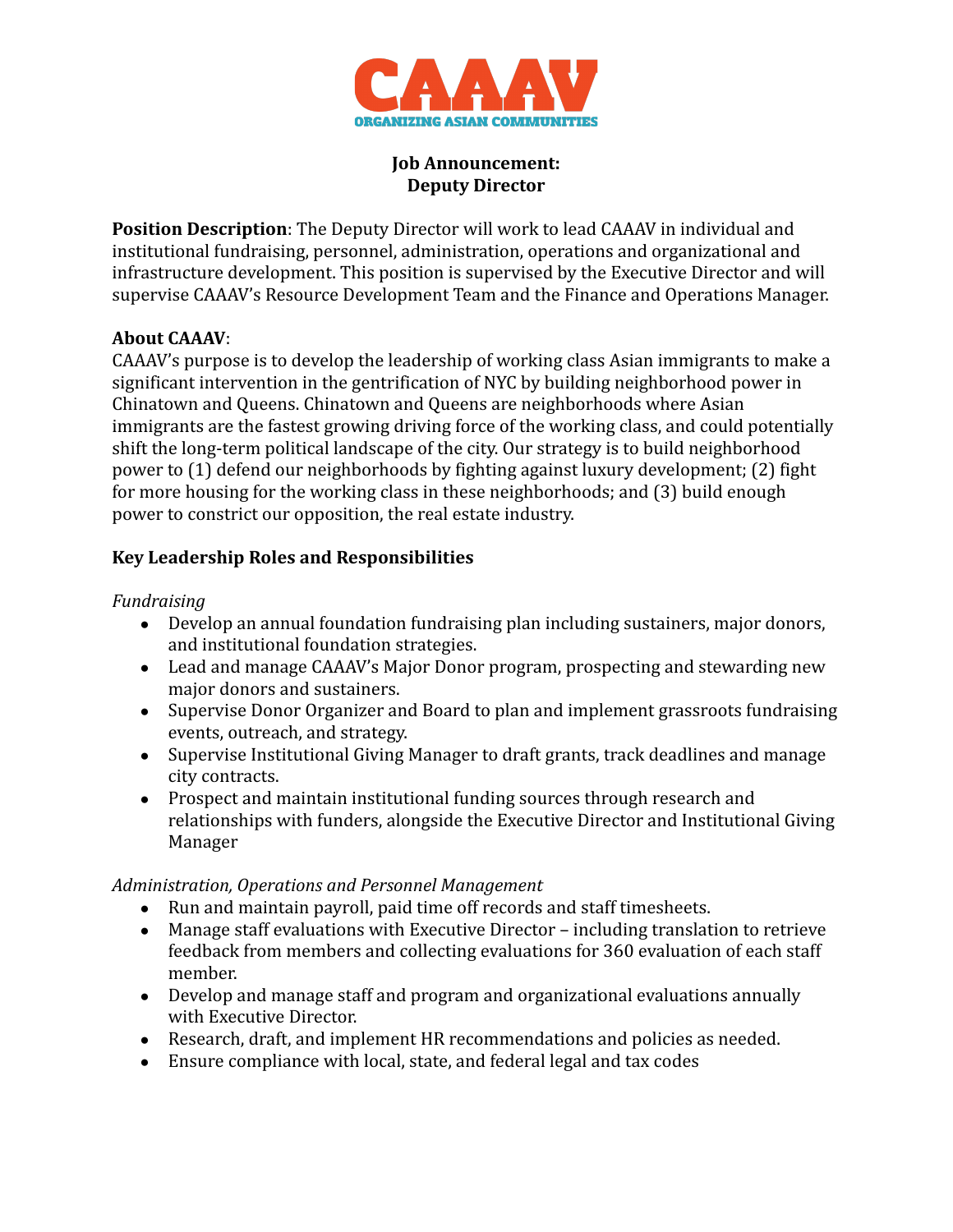### *Finance*

- Oversee preparation of annual and program organizational budgets.
- Work with accountant and auditor to run annual audits.
- Supervise Finance and Operations Manager to track income and expenses to ensure that CAAAV is expending at a sustainable rate, including running financial reports when needed

## *Staff and Organizational Development*

- Supervise Donor Organizer, Institutional Grants Manager, and Finance/Operations Manager
- Manage organizing and development staff retreats and staff development logistics with Executive Director and team.
- Working with the team, develop team building mechanisms that foster transparency, direct communication, collective accountability, and transformational processes.

# *Shared Responsibilities*

- Support all of CAAAV's strategic organizing campaigns, programs and organization-wide activities and connections to larger city/state/national vision.
- Represent the organization in strategic alliances, partnerships, coalitions, forums and other events.
- Step in to represent the organization in the Director's absence.

# **Position Qualifications:**

- Have at least 5 years' of proven experience with development, finance and operations, with demonstrated ability to develop and execute a fundraising plan, manage finance and budget, manage office and personnel administration, lead organizational development, and supervise staff.
- Have at least 5 years' experience in community or labor organizing, or equivalent experience in base-building, leadership development organizing campaigns, and direct actions.
- Knowledge of citywide political and organizational landscape desirable.
- Be detail-oriented.
- Have excellent communication and interpersonal skills.
- Be willing to work flexible hours, including evenings and weekends.
- Good team player and problem-solver.
- Strong meeting facilitation skills, including familiarity with and an ability to teach popular education techniques.
- A deep connection to Asian immigrant communities in NYC and housing justice
- Cultural/language competency in working with limited English proficient Asian immigrant communities.
- Experience managing multiple projects and an ability to oversee a team of volunteers and interns.
- Excellent interpersonal, written communications, and public speaking skills.